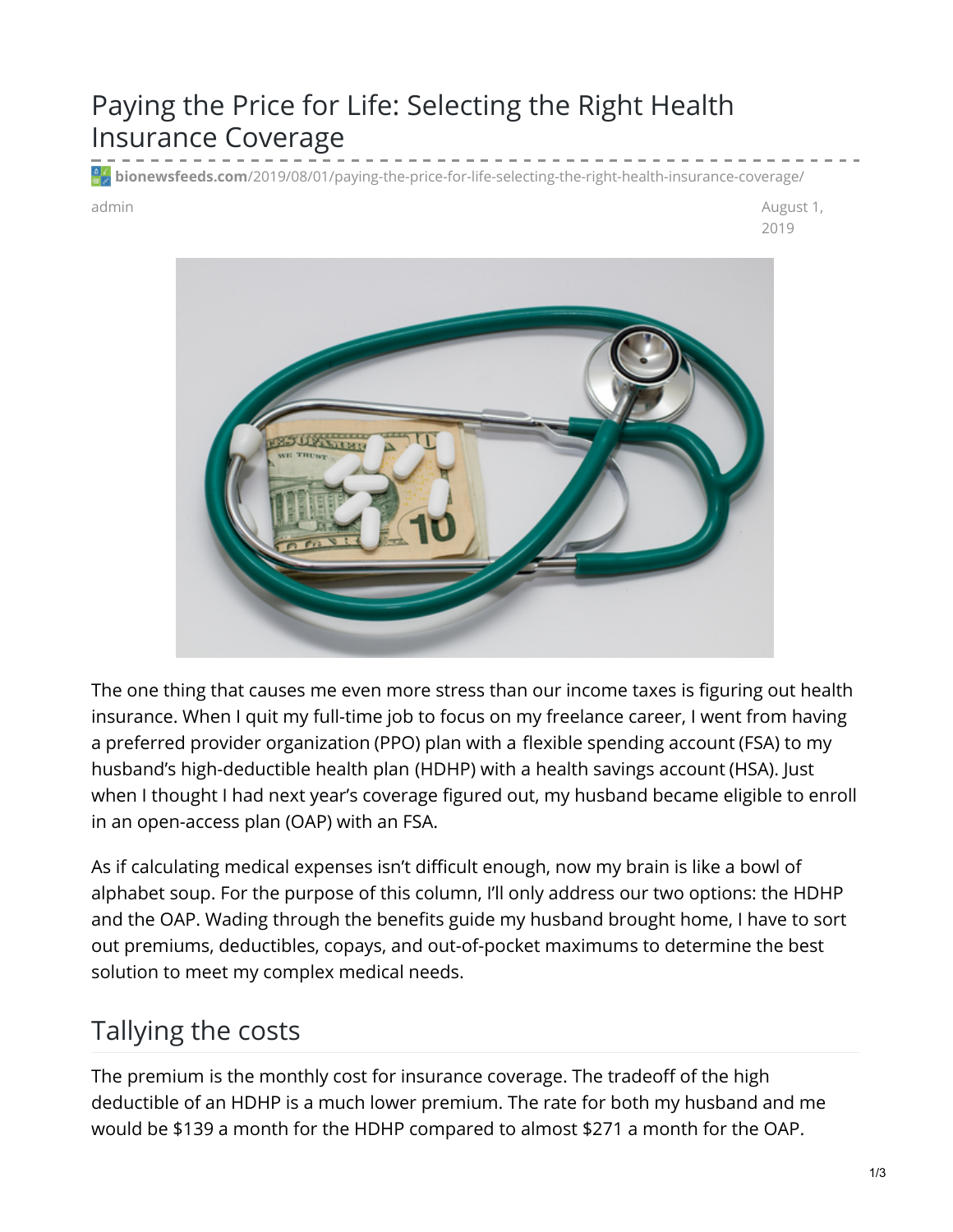At first glance, the HDHP looks like the better deal. But that is if both of us were healthy and only saw a doctor for preventive care. For someone living with a chronic disease, the deductible, copays, and maximum limits come into play.

The annual [deductible](https://www.healthcare.gov/glossary/deductible/) is the out-of-pocket amount we must meet before insurance starts paying. One Remicade [\(infliximab\)](https://www.remicade.com/crohns-disease) infusion costs more than \$4,700. With our HDHP, I had to pay \$3,500 of the cost to meet the deductible before insurance paid a percentage of the infusion. That still left me paying an additional balance of a couple hundred dollars. Assuming the OAP handles the infusion the same way, I would only have to pay the lower \$1,500 deductible before insurance paid.

## Hitting the magic number

[Copays](https://www.healthcare.gov/glossary/co-payment/) are a fixed amount paid out of pocket for expenses like doctor visits and prescriptions. Our HDHP doesn't have copays. Instead, we pay the full amount until meeting the deductible and then are responsible for 10 percent of the remaining cost. Because my doctors charge different fees, our payments are unpredictable. With an OAP, we would have a \$50 copay for each specialist visit. By estimating how many visits I have each year, I could easily calculate the annual expenditure.

With regard to prescriptions, I had to pay more than \$450 for a 30-day supply of one of my medications under our HDHP before the cost went down to \$90 after meeting our deductible. With an OAP, we would pay a fixed copay of \$10, \$30, or \$70 a month depending on the type of medication.

Finally, the [out-of-pocket](https://www.healthcare.gov/glossary/out-of-pocket-maximum-limit/) maximum is the magic number to hit each year. This amount is the most we would have to pay for expenses, including deductibles and copays, before insurance covered 100 percent. For an HDHP, our maximum is \$8,000. For an OAP, it would be \$4,500. I know firsthand that the maximum limit can prevent bankruptcy. In 2017, I accumulated almost \$1 million in visits to my gastroenterologist, labs, diagnostic tests, and medications leading up to and following my liver transplant. Because of maximum limits, I only paid \$5,500.

## Expect the unexpected

Another big difference between the HDHP and the OAP is the associated spending account. With an HDHP, a health savings account is used to save and pay for out-of-pocket medical expenses. Money placed in this account can be made pre-tax from a payroll deduction or contributed after-tax and written off as a deduction on income taxes. The OAP utilizes a flexible spending account (FSA). Like HSAs, FSA contributions are made pre-tax. Whereas HSA funds can be carried over year to year, FSAs have a use-it-or-lose-it rule that requires all funds to be spent during the benefit year or else be forfeited.